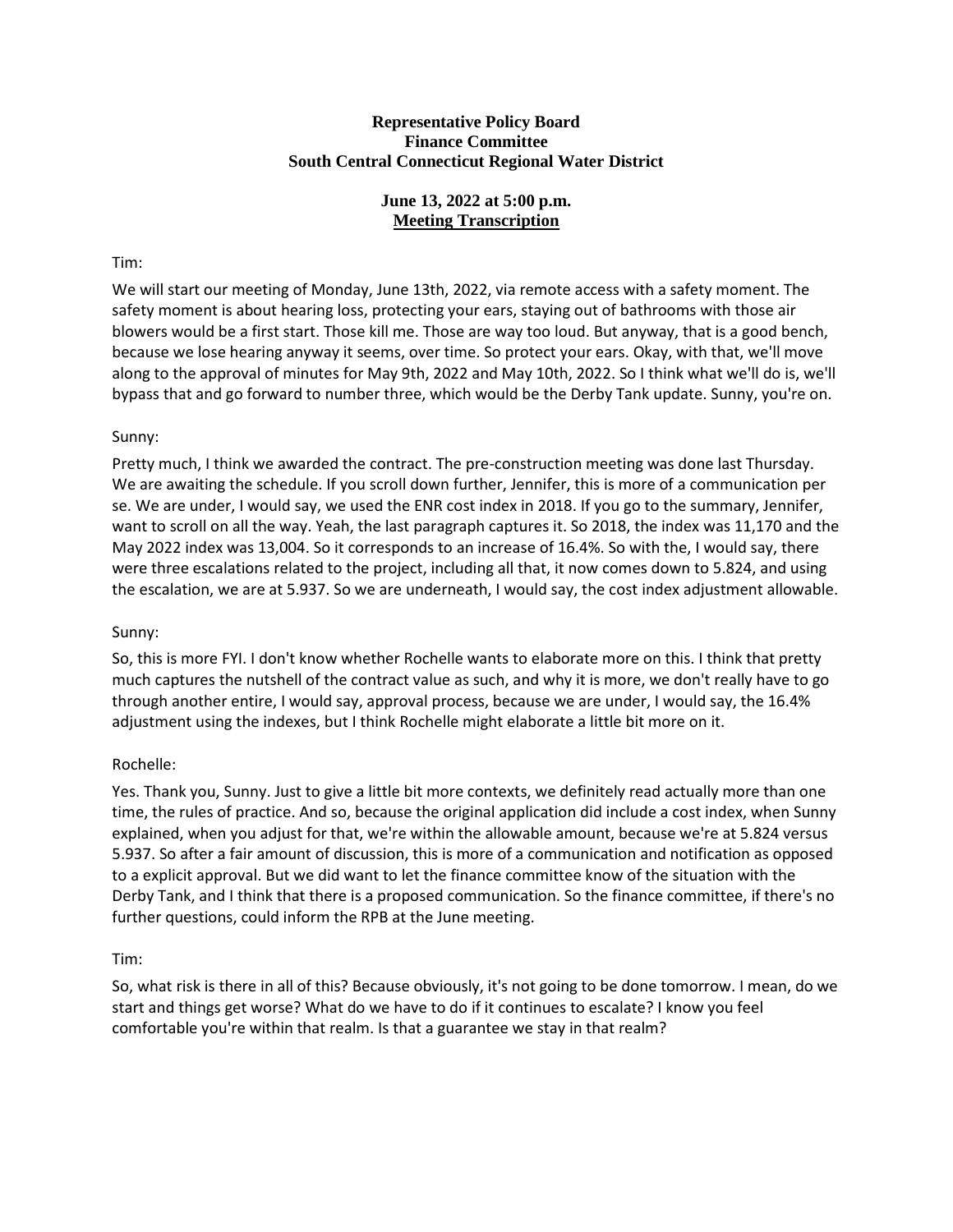# Rochelle:

Well, as I understand it, this is the primary contractor and they committed to this amount for their component.

## Tim:

So even with the change orders that could be appealed for, I mean, anything could change, I suppose. That's, that. And what again is, I know if I look at the next report, it would tell us the completion date on that, is what?

## Sunny:

Tim, the completion date should be, I mean, it's normally in your contract.

Tim:

Yeah.

# Sunny:

It should get over by May of 2023. And I spoke to the contractor and the subcontractor, or the vendor who is going to do it. It's a [inaudible 00:06:37] concrete tank. Once they mobilize to the site, typically the construction goes pretty fast. So initially, I would say the first two or three months might be engineering shop drawings and things of that sort, that takes place, plus some site work that takes place. Maybe there'll be a little bit of winter that could be some hibernation, but coming back to Feb, March, the subcontractor who does the tanks should mobilize to the site real quick, and they have already constructed two or three tanks for us in the past.

## Sunny:

So they're pretty well aware of, I would say, regional as well as what they need to do. And I spoke to the construction manager who is going to work on this. So they're pretty, I would say, confident that they will be doing the work and most likely completing it almost 90% by May of 2023. There won't be any cost impact. There might be schedule impact in terms of doing some of the punch list items and perhaps some small items limited, I would say, work related to finishing off grading and things of that sort. So we should be pretty good in terms of cost, only the schedule we may have to do, depending on how things go.

## Tim:

Okay. Thanks for that extra clarity. Anyone else with a question?

Tom:

Yes. If I could, I apologize for joining the meeting late. I assume we're talking about the Derby tank?

Tim:

Correct, Tom.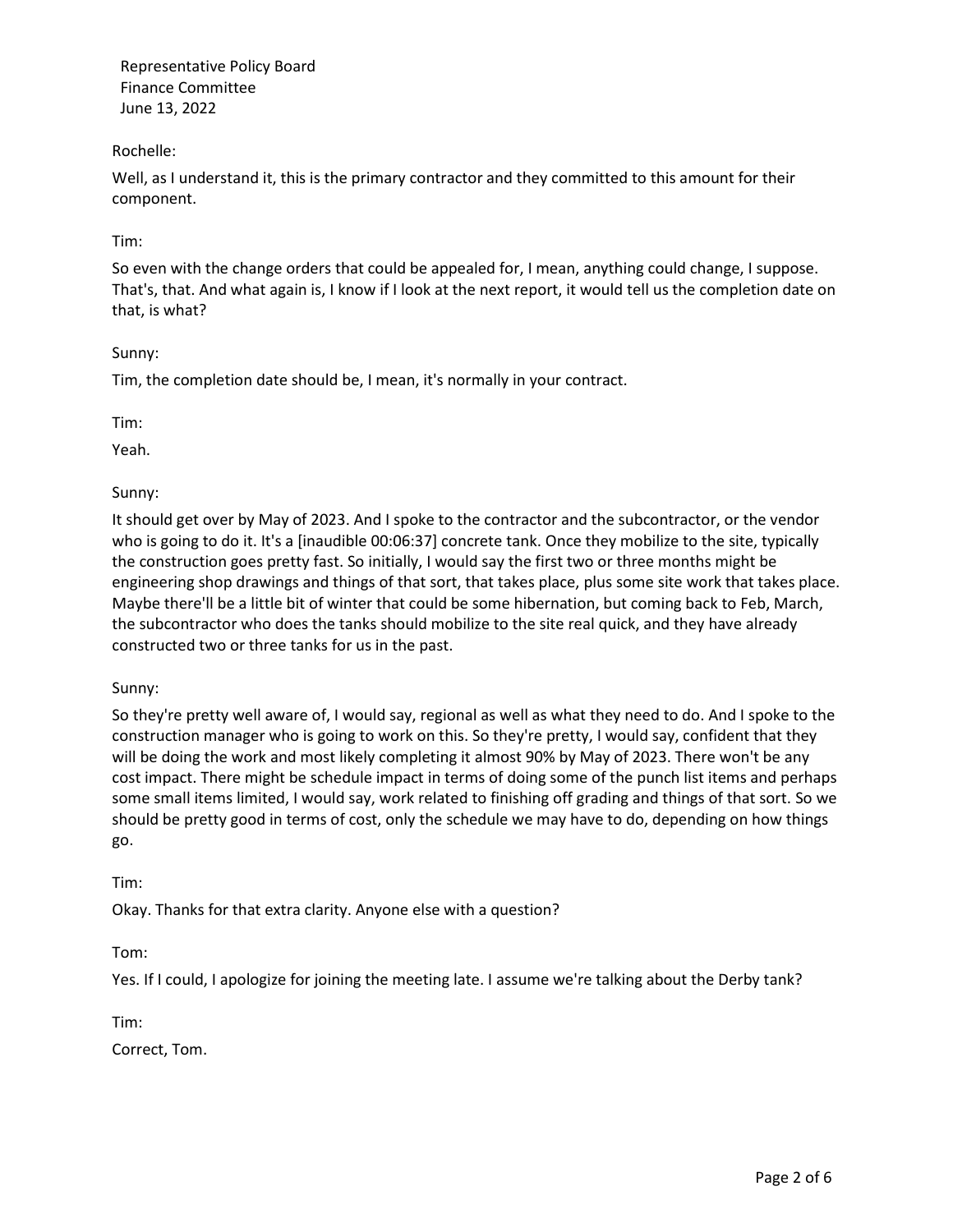Tom:

All right. I'm not surprised that there'd be significant escalation and cost, just due to the delay in the litigation. So I think that's to be expected.

Tim:

True.

Charles: Is that it, Tom?

Tom:

That's it.

## Charles:

My question is, we hear so much about supply chain issues, even down to, concrete and steel and that type of thing. Do we feel confident and under control on that angle?

#### Sunny:

For the Derby tank, I think we are comfortable, but we are still going to see increases as we keep for other projects that are coming up in the pipeline. I'm sure there's going to be increases related to concrete, anything related to duct line steel. I mean, pretty much across the spectrum prices have been going up, and even industry outlook suggest that we are going to see escalated prices, but for the Derby Tank, we should be good.

#### Charles:

I wasn't talking about the price of materials, because it seems like you spent quite a bit of time getting that nailed down. I'm more concerned about delivery schedules.

#### Sunny:

Right, both. I think you're absolutely right. Both, I would say, in terms of, I would say, schedule as well. We are actually looking at, and that's one of the reasons why I had a call even on pre-construction meeting itself, even though technically, the vendor, we don't normally interact with the vendor, because he comes under the general contractor. But in this case I basically call them to make sure that they are in, I would say, on schedule to make sure that they meet the deadlines, as well as even other projects. What we are looking at is, we are actually going into the weeds and getting detailed analyses of the competes that are in there, to ensure that we are not really hit with delivery schedules, which has been impacting us. I mean, it's not like it hasn't impacted us.

## Sunny:

It certainly does impact us. Things where we could control like pipes, valves, fittings, we have ordered for the entire fiscal year '23. We have pretty much most of those in stock, and anything else we would be ordering pretty soon. So for fiscal year '23, in terms of those what we can order, but certain engineered products like control channels and things that are more instrumentation oriented, which are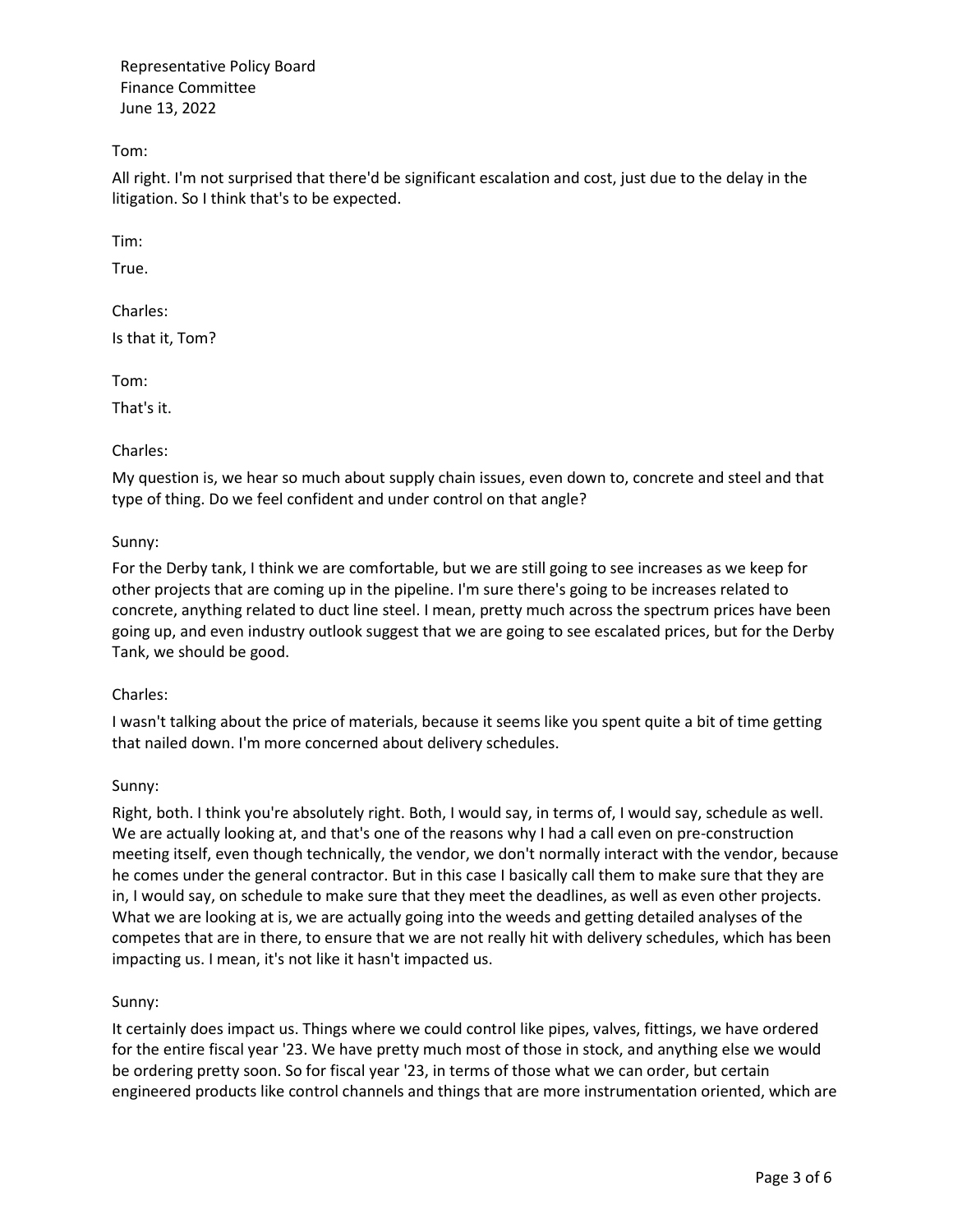engineered products, they are not off the shelf items. So those, we will actually see impacts, depending on the chip shortages, just delays and deliveries. All those things are happening and we are not going to be able to say unique, it's industry wide. We are certainly planning for it. You can plan so much, but I'm sure, come the end of fiscal year '23, we will certainly see those impacts affecting us on a few projects, for sure.

#### Rochelle:

And Charles, just to add to that, we've had a fair amount of conversations. So we are, although there probably will still be some surprises, we're going to be managing it through our normal capital planning process, our amendment process. I think the finance committee's aware, we did move significant dollars into, quote, the reserve account. So we will be watching it closely and managing through it, because at least my personal opinion is, it's not going to go away in fiscal '23. So we're going to still be dealing with the challenges that we dealt with, maybe even more so in fiscal '23.

Charles:

Yeah, I think you hit on it exactly where I was trying to get to, with the engineered side of it. I'm more concerned about schedule, because some other projects that I've been involved in, we were told it was a year out. We even had to go to reconditioned equipment and that type of thing. And I'm sure that in building a new tank, there's some very unique control panels and things like that. And I guess there's really no way to pre-order those, but that would probably be my biggest concern from what I'm experiencing. Another board at this point is, the chips or whatever it takes to build some of these control panels, and that type of thing, they just don't exist, and we've had more than one that we've been told it's over a year out just for discussion. But you're ready.

Sunny: So be right. Yeah.

Charles: Okay. I'm sorry. I didn't mean to drag it out.

Tim:

Thanks for that Charles and Tom. Anyone else? Okay. So then that'll bring us along to the quarterly report on the approved projects. Rochelle.

Rochelle:

Sure. Thank you. Actually, the Derby Tank based on what was just shared, there are some changes to this.

Tim:

There sure are.

Rochelle:

May of 2023, and the estimate would be \$5 824 000, given the latest update. And just a reminder here, we are planning on using, or at least partially using DWSRF funding for this project. For the RTU project,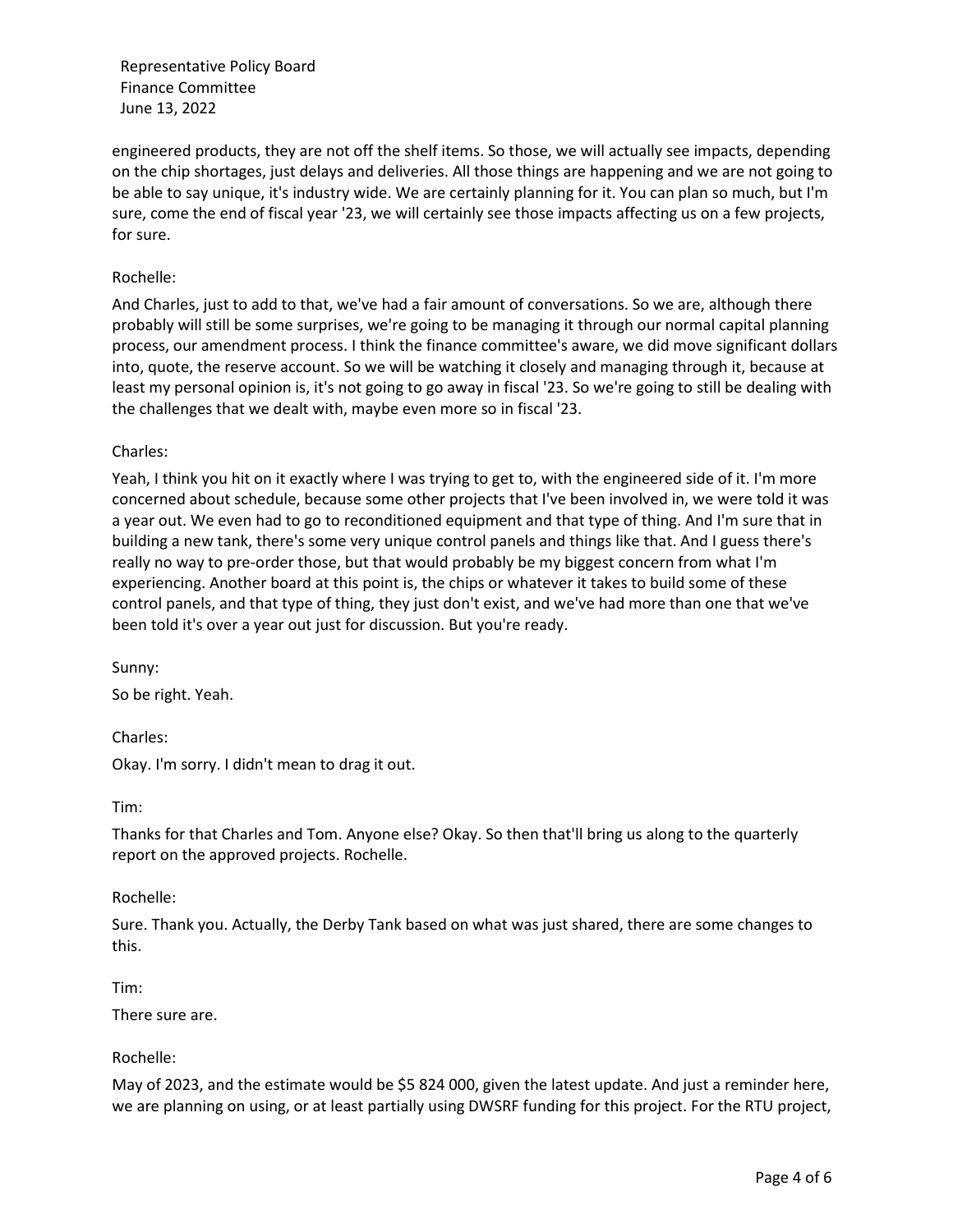just the latest update on this, basically the project is now done other than the small amount of retainage. And again, we are planning on using drinking water state revolving fund money for this project, which will be a combination from a loan and a grant. Don't have the details on how that's going to split out yet. For the West River Water Treatment Plant improvements, this is recently approved by the RPB project. And I do want to mention, I'm not sure if we spoke about this previously, through working with DWSRF, working through bond council, our bond council, their bond council, the state has actually agreed to change the loan agreement in such a way that we can now participate in interim financing with them, as opposed to going to, let's say, a bank like we've done in the past, and then it'll use that as interim financing for us.

## Rochelle:

So the Authority Board recently approved our resolution to actually do intern financing with DWSRF in the West River Treatment Plant improvements is going to be the first project that we're going to do that with. So during the interim financing period, before the project goes into in-service, we don't actually have to pay any debt service on it, but we do need to be able to cover it within our maintenance task. So we're going to be working through that for this particular project, and going forward with other projects that's going to definitely be a big benefit that we can use DWSRF for interim financing. So I just wanted to mention that.

#### Rochelle:

On the Lake Gaillard Water Treatment Plant Clarifiers, the recycled pump station and the concrete restoration, that was actually combined as was recently approved by the RPB with the Lake Gaillard Water Treatment Plant HVAC, this project are getting underway. The RPB relatively recently approved our clarifier requests to use DWSRF monies for that. And the HVAC, at least for the next several months, we're actually using green bonds to fund that project. So I just wanted to mention these points from a financial and financing perspective. Are there any questions on the write-ups?

#### Tim:

I had one question, not so much on the write-up, but what are we experiencing with the bonding costs? I mean, I know we're using the special funds, but are we seeing actual changes there?

#### Rochelle:

The next time we're going to go in for RWA bonds, is actually going to be probably end up being priced in December of 2023. So the good news is, for the RWA bonds that we're going to be using, in this period that we're impost our July rate case, we've locked in pretty low rates. Also, it ended up being advantageous on our delayed delivery. So we did some of the financing and early May, but that was priced actually in December. So had we waited, we would've lost, we had a calculation done, we would've lost about half of the savings. So that was good news. But looking to the next rate application, I do expect that the rates are going to be higher than what we're seeing now.

Tim:

Right. Okay. Well, good to hear you were able to do that lock in. Okay. Is that your report?